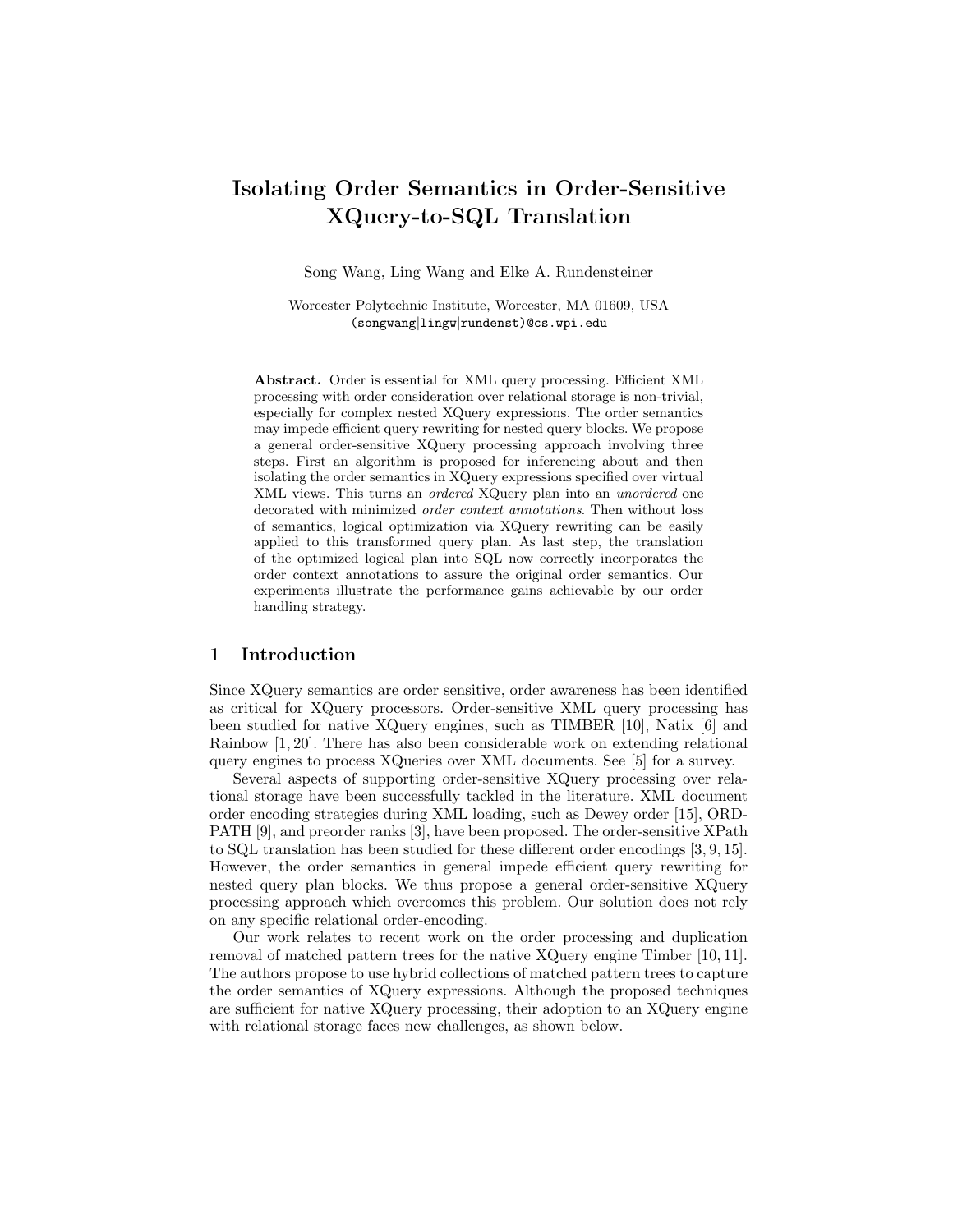Motivation Example 1: XML nodes matched by XQuery expressions can be heterogeneous, due to the wildcard "\*" navigation step in XPath expressions or the union operations in the For and Let clauses. In Figure 1(a), four XML nodes (b0 to b3) match the given XPath expression for \$b. The intermediate result of the translated SQL thus contains four tuples<sup>1</sup>. We observe that every XML node in the matched pattern is represented in a column in the result table shown at the bottom of the figure. No simple sorting on any individual column can achieve the ordering of the order by clause, no matter what order encoding is used. Instead, we have to build an extra ordering column to record the order information corresponding to the runtime execution.



Fig. 1. Motivation Examples: (a) XQuery with Heterogeneous Matched XML Nodes; (b) Sorting in Nested XQuery Expressions

Motivation Example 2: We may need to group and sort the results of the translated SQL queries to achieve correct semantics of nested XQuery expressions. Adding simple sortings into the SQL may not be adequate. As shown in Figure 1(b), the XQuery expressions first sort the "\$b" bindings by the first "C" child, and then all "C" children of each "\$b" binding. The XML nodes and corresponding tuples on left show the orderings for the outer XQuery expression, while the right ones show the effect of the inner XQuery expression. Obviously we cannot achieve the correct ordering by a simple translated SQL order by clause.

The ordering problems shown above are unique to XQuery processing on relational XML views where order can only appear at the top-level of an SQL query. The naive approach to guarantee the correct order processing in the SQL translation is to build an extra order column for each level of the result construction. Such columns are used to capture the runtime order semantics in each of the intermediate results. Those columns can be combined and treated as Dewey order of the result XML. Then a sort at the top-level SQL query can achieve the correct ordering of the tuples. The OLAP amendment  $row_number()$  with partition by and optional order by clauses in SQL99 can be used to achieve this [17]. However, such operations tend to be expensive. In fact in many cases they may be redundant, since ordering at all levels of the nesting may not be required.

 $^{\rm 1}$  For ease of illustration,  $b_i,$   $c_i$  and  $d_i$  are used for both the XML nodes and the atomized values.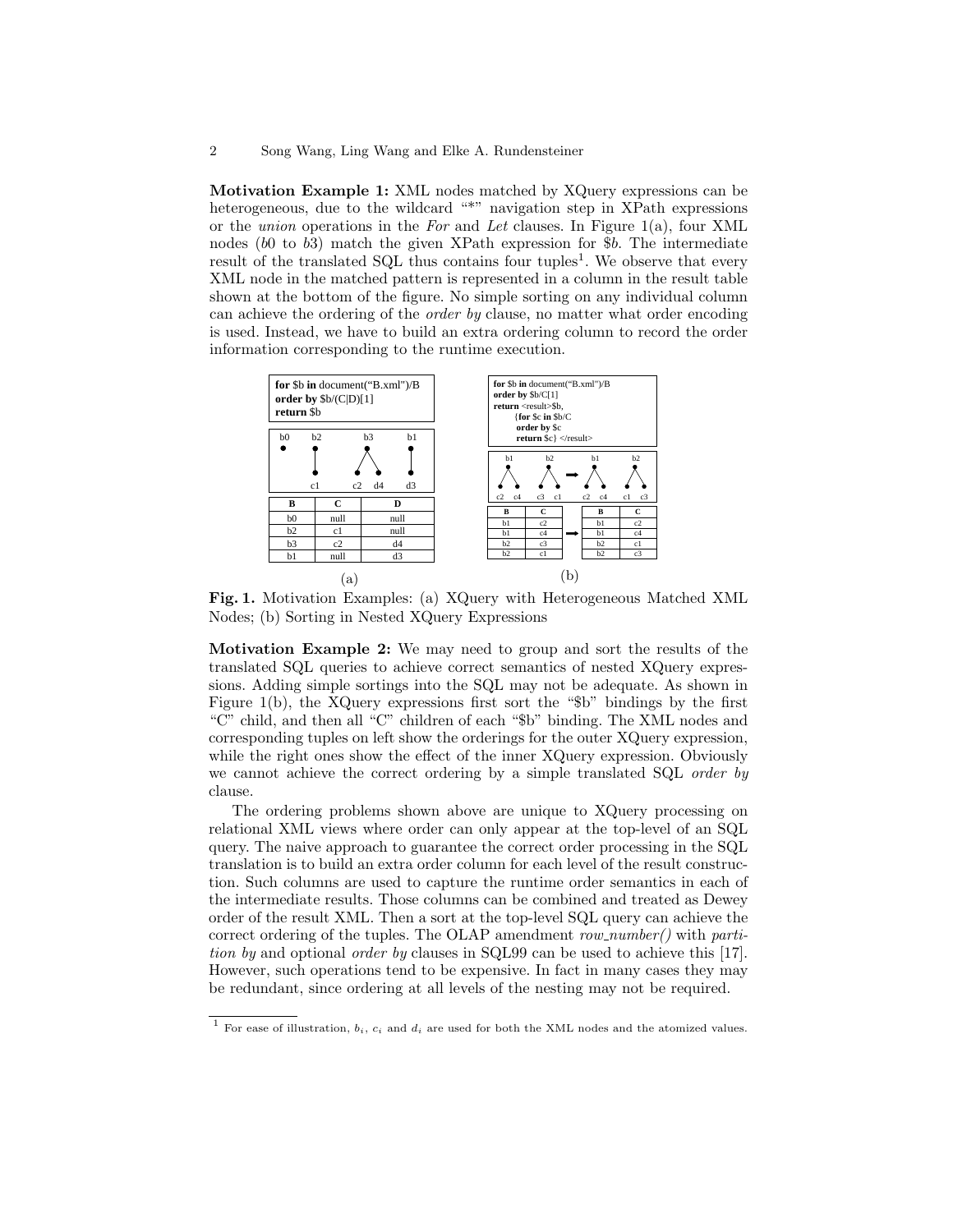Our approach tackles the above open problem. We propose a general framework to process XQuery expressions on virtual XML views of relational databases. Our approach first isolates the order semantics in the combined query composed of the user XQuery and the XML view query. Then by identifying and reasoning about essential order information, we minimize the usage of the expensive row number() functions. As result we produce a succinct SQL translation of order-sensitive XQuery expressions. Correctness of the translated SQL is achieved by "attaching" back the order semantics identified as "essential".

Contributions. Our contributions include: (1) We propose a general framework for processing order-sensitive XQuery over virtual XML views defined on relational databases. (2) We introduce order propagation techniques for the XQuery algebra [20] to support order isolation in the XQuery plan. (3) We discuss the strategies for SQL translation with ordered semantics. (4) We implement the order propagation and isolation approach in the Rainbow XQuery Engine [20]. (5) We report experimental studies illustrating the tradeoff among different SQL translation strategies.

Outline. The rest of this paper is organized as follows. Section 2 reviews related work, while Section 3 shows preliminaries. Section 4 enhances the XAT algebra with order context annotations. Section 5 describes order propagation and order isolation for order-sensitive XQueries. Different SQL generation strategies are presented in Section 6. Section 7 provides our experimental study and Section 8 concludes this paper.

# 2 Related Work

XQuery-to-SQL translation can be broadly classified into two scenarios: XML Publishing and XML Storage [5]. Since the relational data model is unordered, XML Publishing of relational data need not consider order semantics [2, 12]. For XML storage of existing XML data, various order encoding methods have been proposed in [15, 17].

Order inference has been used for relational query optimization in [13, 19, 14, 8, 7] to reason about the physical tuple order of intermediate results during execution. We now use similar ideas for the new purpose of logical order inference in virtual XML views focusing in addition on the hierarchical XML data.

In [4], removing unnecessary duplication elimination and sorting operations in Galax is discussed for processing complex XPath expressions with backwards axes. This is orthogonal to our problem. However the approach is complimentary and could fit into our framework for the purpose of syntax level normalization.

[11] addresses order-sensitive XQuery processing in a pattern tree based native XQuery engine. Instead different optimization opportunities exist for ordersensitive XQuery processing over relational XML views, as illustrated by the motivation examples in Section 1.

# 3 Preliminaries

#### 3.1 The XQuery Subset

In this paper, we deploy a subset of the XQuery language [16], including nested FLWOR expressions and order-sensitive functions (e.g., the position function). With syntax rewriting, such XQuery subset covers a large set of XQuery expressions used in practice. Formal definition of the XQuery subset is in [22].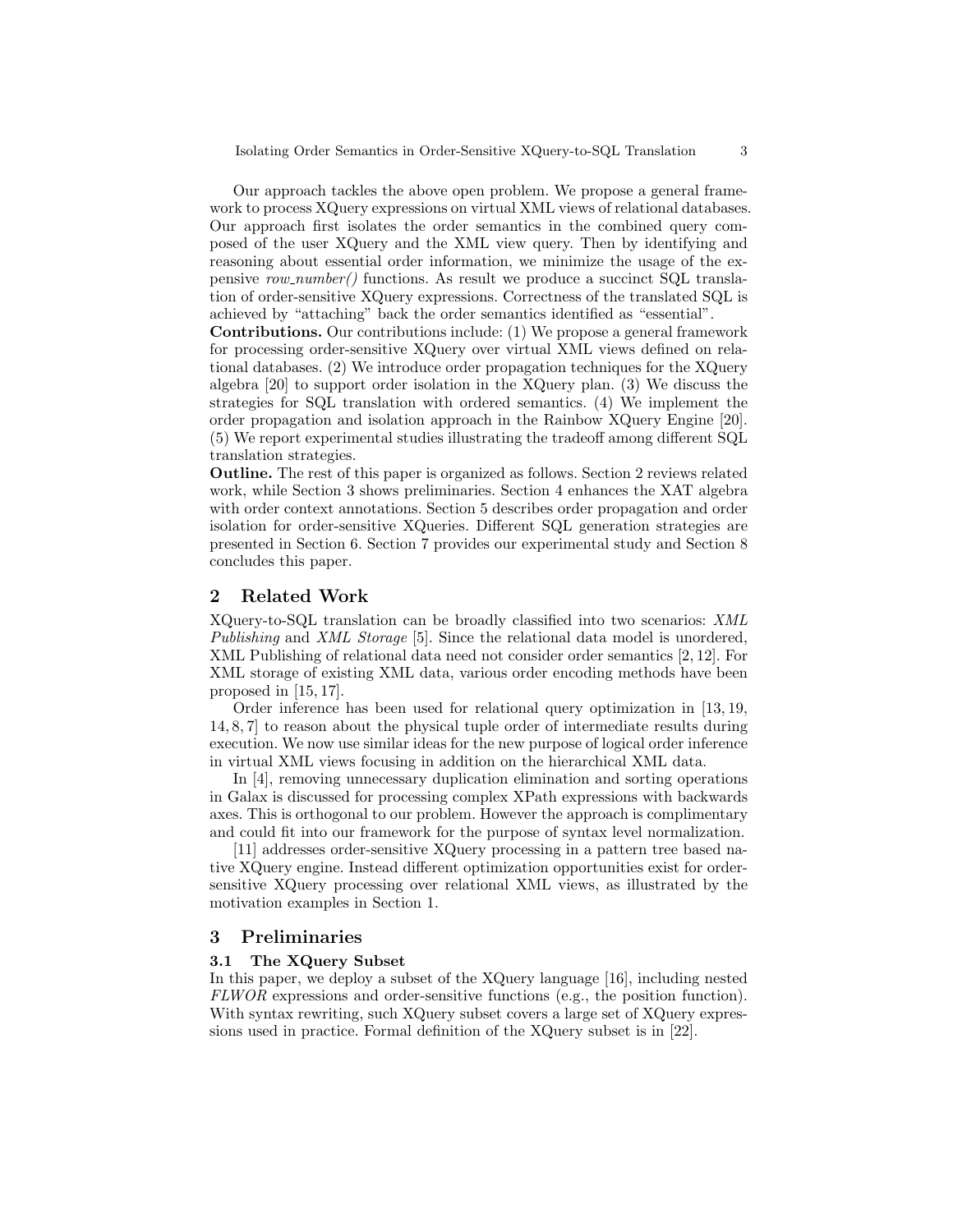#### 3.2 A Running Example of Order-Sensitive XQuery Processing

Given a relational database, a view query defines an XML view over the relational database bridged through the default XML view [12]. We assume that the relational constraints are:

| PLAY(IID, NAME): Primary Key(IID), Unique(NAME)       |  |
|-------------------------------------------------------|--|
| MPLAY(IID, PID, NAME): Primary Key(IID), Unique(NAME) |  |
| SONG(IID, PID, NAME): Primary Key(IID), Unique(NAME)  |  |

Figure 2(b) shows the default XML view query, containing explicit order by clauses. Such an XML view is ordered. Figure 2(c) shows the simplified schema tree (with "BAND" omitted) of this view, highlighting the order semantics. Edges are marked as "Unordered" whenever the view query does not impose any order by clauses there. We call such an XML view "partially ordered". Figure  $2(d)$ shows one "possible" view result. That is, the order among the play elements can be different from that in Figure 2(d).



Fig. 2. (a) Relational Tables; (b) Default XML View Query; (c) XML View Schema with Order Information; (d) Order-sensitive XML View; (e) Q1: XQuery with Nested Orderings; (f) Q2: XQuery with Heterogeneous Matched Patterns.

Order-sensitive user XQueries can be launched over the default XML view. Figure 2(e) shows a user query using position function and nested orderings. Figure  $2(f)$  shows another user query with a complex XPath containing "//". Since the XPath expression matches multiple paths in the XML view, this complicates the order of the retrieved SONG elements. We will use these two XQueries to show our approach of order-sensitive SQL translation.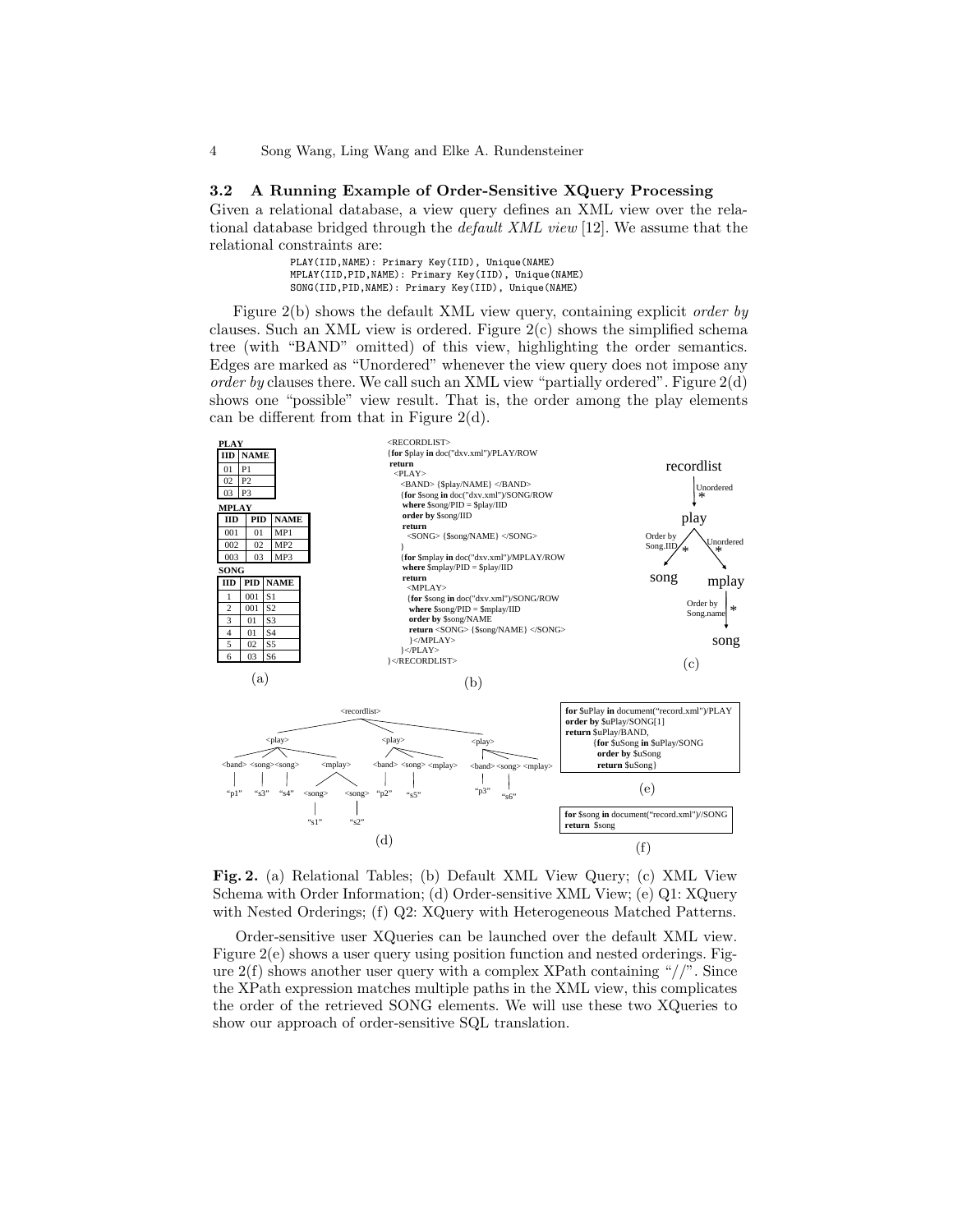

Fig. 3. Composed XAT of View Query and User Query Q1

#### 3.3 The XQuery Algebra: XAT

Our approach uses the XAT algebra [20] as internal representation of the view query, user query and their composition. A complete discussion of the XAT algebra is in [22]. The intermediate results of an XAT operator is a sequence of tuples, named XATTable. An XAT operator is denoted as  $op_{in}^{out}(R)$ , where  $op$  is the operator symbol, in represents input parameters, out newly produced output column and R the input XATTable(s). Figure 3 shows the composition of the decorrelated XAT trees capturing the user query Q1 and the view query.

The XAT algebra inherits operators from the relational algebra, extended with order semantics (see Section 4.1). For example, the  $GroupBy$  operator is generated during XAT decorrelation of nested XQuery expressions [18]. The GroupBy operator groups the tuples of the input XATTable by certain column(s), and then performs the embedded functions on each group of tuples. For example, the  $GroupBy_{\$uPlay}$  embedded with  $POS_{\$u Song}$  (Nodes 22 and 23 in Figure 3) will change the input:  $\langle (p_1, s_3), (p_1, s_4), (p_2, s_5) \rangle$  into output:  $\langle (p_1, s_3, 1), (p_1, s_4, 2), (p_2, s_5, 1) \rangle$ . The XAT algebra also introduces new operators to represent XQuery semantics, such as Navigate, Tagger, Combine and POS. The Navigate operator extracts destination XML nodes from each entry of XML fragments according to a given XPath expression. Assume the input column  $\mathcal{F}uPlay$  of Node 21 in Figure 3 includes two plays  $p_1$  and  $p_2$ , which have songs  $s_3, s_4$  and  $s_5$  respectively; the output of the Navigate operator is a sequence of tuples:  $\langle (p_1, s_3), (p_1, s_4), (p_2, s_5) \rangle$ . The **Tagger** operator constructs new XML elements by applying a tagging pattern to each tuple in the input XATTable. A tagging pattern (e.g.,  $\langle SONG \rangle$  \$sData in Node 12 of Figure 3) is a template for the XML fragment. The Combine operator projects out certain columns from the input XATTable and merges the contents of the remaining columns into one tuple. The POS operator captures the semantics of the position() function. It assigns a row number to each input tuple.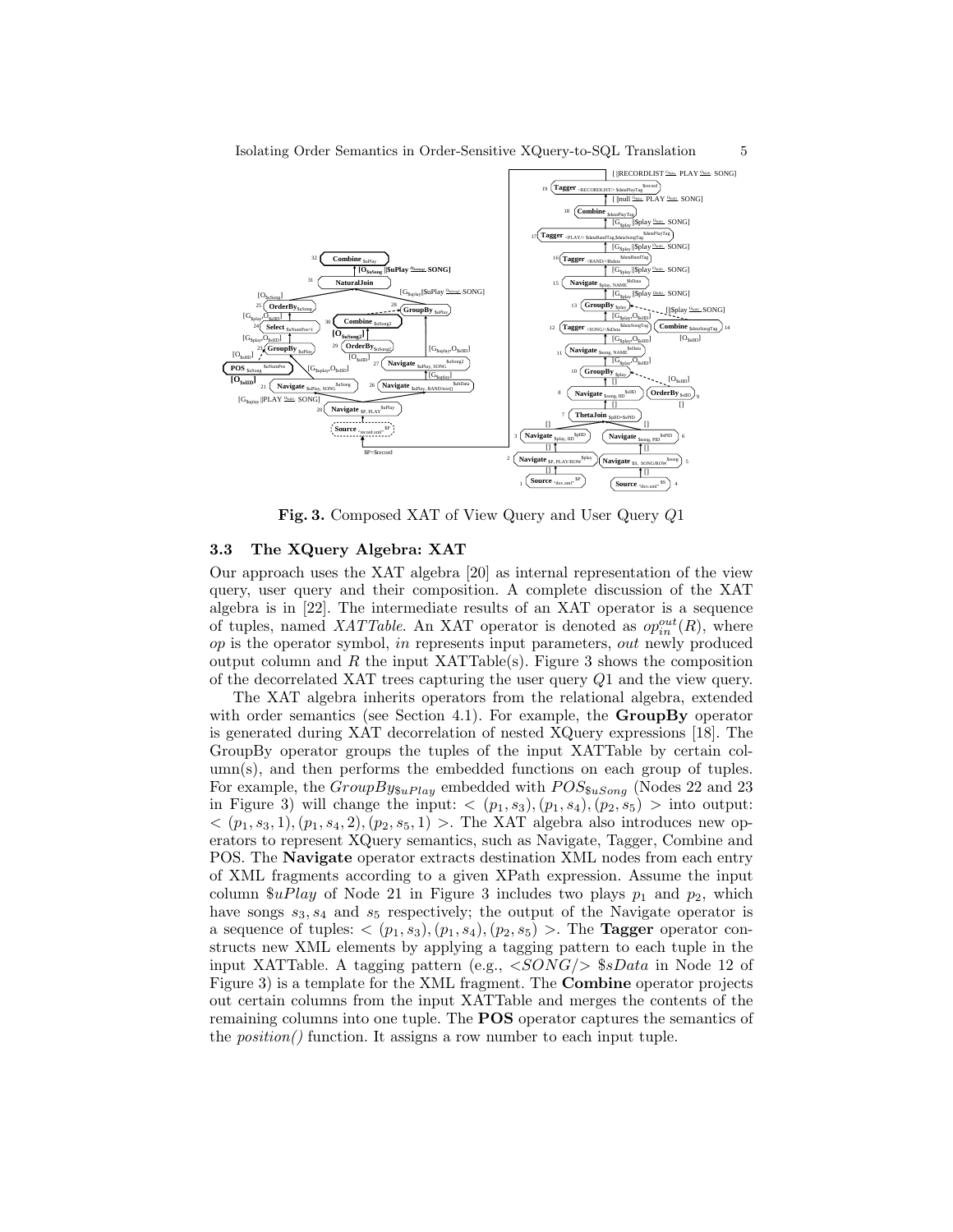#### 4 Enhancing XAT with Order Context

#### 4.1 Order Context for XATTable

The *order context* in [13, 19] represents the tuple order of flat relational tables. We extend the *order context* to represent tuple order and XML fragment order in XAT tables. This extension is essential because: (i) hierarchical XML views are defined with multiple level sortings; and (ii) XML view queries define only partial orders in XML views. Figure  $2(c)$  shows a partial order example which captures the order information in a schema graph. The PLAY and MPLAY nodes are not ordered, while SONG nodes are ordered according to different columns.

The order context of an XATTable is composed of two parts, denoted as  $[TupleOrder|XMLOrder]$ . TupleOrder captures the tuple ordering and grouping properties of an XATTable, while the XMLOrder captures the document order for an XML fragment. Both parts can be optional.  $TupleOrder$  is a sequence of order properties:  $P_i$ . Each  $P_i$  can be either an ordering denoted as  $O_{\$c}$  or a grouping denoted as  $G_{\$c}$ , where  $\$c$  is a column of the XATTable (the grouping could be on multiple columns). The tuples in the XATTable are ordered (or grouped) first according to  $P_1$ , with ties broken by  $P_2$ , and so on. For each  $P_i$ ,  $O_{\$c}$  implies  $G_{\$c}$ , but not vice versa. The semantics of grouping on multiple columns  $G_{\$c_i, \$c_j}$  are not equal to  $G_{\$c_i}$  followed by  $G_{\$c_j}$ . The order context  $[G_{\$,c_i}, G_{\$,c_j}]$  implies the order context  $[G_{\$,c_i}, s_{c_j}]$ , but not vice versa. *XMLOrder* is attached to the schema tree of the associated XML fragments. For example, the XMLOrder of the XATTable after the Tagger operator (Node 19) is shown in Figure 4<sup>2</sup> .



Fig. 4. The XMLOrder in the output XATTable of Node 19.

#### 4.2 Functional Dependencies and Keys

We use the functional dependencies of the base relational tables to propagate the order context through the XAT tree. The constraints of an XATTable can be determined utilizing rules similar to those in [13, 19]. We omit the details here due to space limitation. We use the constraints for the following purposes:

- Minimize the order context by removing redundant orderings (groupings).
- Retrieve trivial orderings and groupings if needed during order propagation. "Trivial" [13] implies that it can be omitted. For example, a key constraint implies a trivial grouping on the key column(s).
- Check the compatibility of order contexts.

 $^2$  For ease of illustration, the XAT tree and order contexts shown in Figure 4 include only part of the XML view query.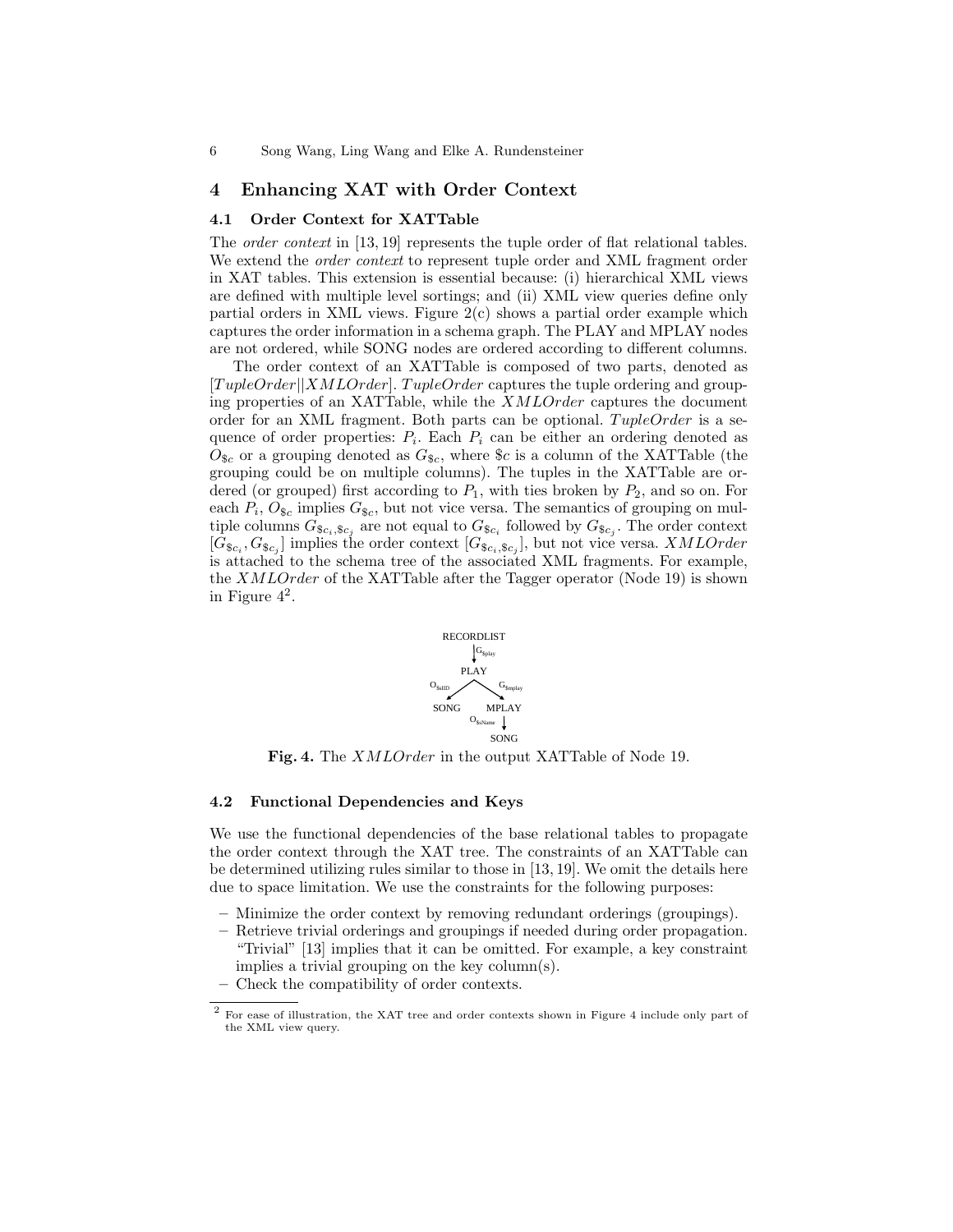# 5 Order Propagation and Isolation

The identification and isolation of the order semantics of the XAT tree is accomplished in two traversals. First the bottom-up traversal (complete order propagation) computes the order contexts of all intermediate XATTables. Second the top-down traversal (selective order isolation) identifies the operators that indeed require the order context to produce correct results, i.e., the essential ones.

#### 5.1 Order Context Propagation

The order contexts of XATTables originate from explicit sorting in the XML view query. They then are propagated through the operators in the XAT tree to form the ordered XML view and the ordered user XQuery result. We call the procedure of determining the order contexts of the XATTables Order Propagation. Figure 3 illustrates the propagation of the order context through the composed XAT tree. The order context is associated with each XATTable and attached to edges between operators. During the propagation, the XMLOrder part of the input order context will always be carried on to the output, except when the corresponding XML fragments are navigated into or are projected out. The propagation of  $TupleOrder$  of the XATTable depends not only on the operator semantics but also the constraints in the XATTable.

Select, Project and Tagger. The TupleOrder in the output XATTable of most unary operators, such as Select, Project and Tagger, inherits the  $TupleOrder$ of the input XATTable. If one column in the  $TupleOrder$  of the input XATTable is projected out, it is also removed from the output order context.

**Join.** Suppose  $OC<sub>L</sub>$  and  $OC<sub>R</sub>$  denote the order contexts of the left and right input XATTables of a Join operator. Then the  $TupleOrder$  of the output order context inherits the TupleOrder in  $OC_L$ . The TupleOrder of  $OC_R$  is attached to the output order context if the  $TupleOrder$  of the  $OC<sub>L</sub>$  is not empty. Otherwise, the TupleOrder of  $OC_R$  is discarded.

Here all ordering and grouping properties in the left input XATTable, even if trivial, need to be included in  $OC<sub>L</sub>$  for the empty test and order propagation. For example, suppose the left input XATTable has a unique identifier  $(c_1, c_2)$  (i.e. key constraint), then  $G_{c_1,c_2}$  is trivial since all groups consist of only one tuple. But it is no longer trivial in the Join output since a  $1$  to  $m$  joining between the left and right input tuples may exist.

**OrderBy.** An OrderBy operator sorting on  $c_1, c_2, ...$  will generate a new order context  $[O_{c_1}, O_{c_2}, \ldots]$ . The propagation of the order context associated with its input XATTable through the OrderBy operator is determined by the compatibility of the order contexts. For example,  $[G_{c_1}, G_{c_2}]$  is not compatible with the explicit sorting on  $c_2$ . Thus the explicit sorting overwrites the output order context as  $[O_{c_2}]$  only. But  $[G_{c_1}, G_{c_2}]$  is compatible with ordering on  $(c_1)$ or on  $(c_1, c_2, c_3)$  with the output order context then being set to  $[O_{c_1}, G_{c_2}]$  and  $[O_{c_1}, O_{c_2}, O_{c_3}]$  respectively. In Figure 3 the OrderBy operator (Node 25) sorts by  $\$u Song$ . The input order context  $[G_{\$play}]$  is compatible with this sorting, since  $G_{\$play}$  is implied by  $O_{\$u Song}$  due to the selection (Node 24).

GroupBy. Similar with OrderBy, the propagation of  $TupleOrder$  through the GroupBy is also determined by the compatibility between the input order context and the generated order context. For example, if the input tuples have been sorted on column  $c_1$  and the grouping is done on column  $c_2$ , where  $c_2$  is a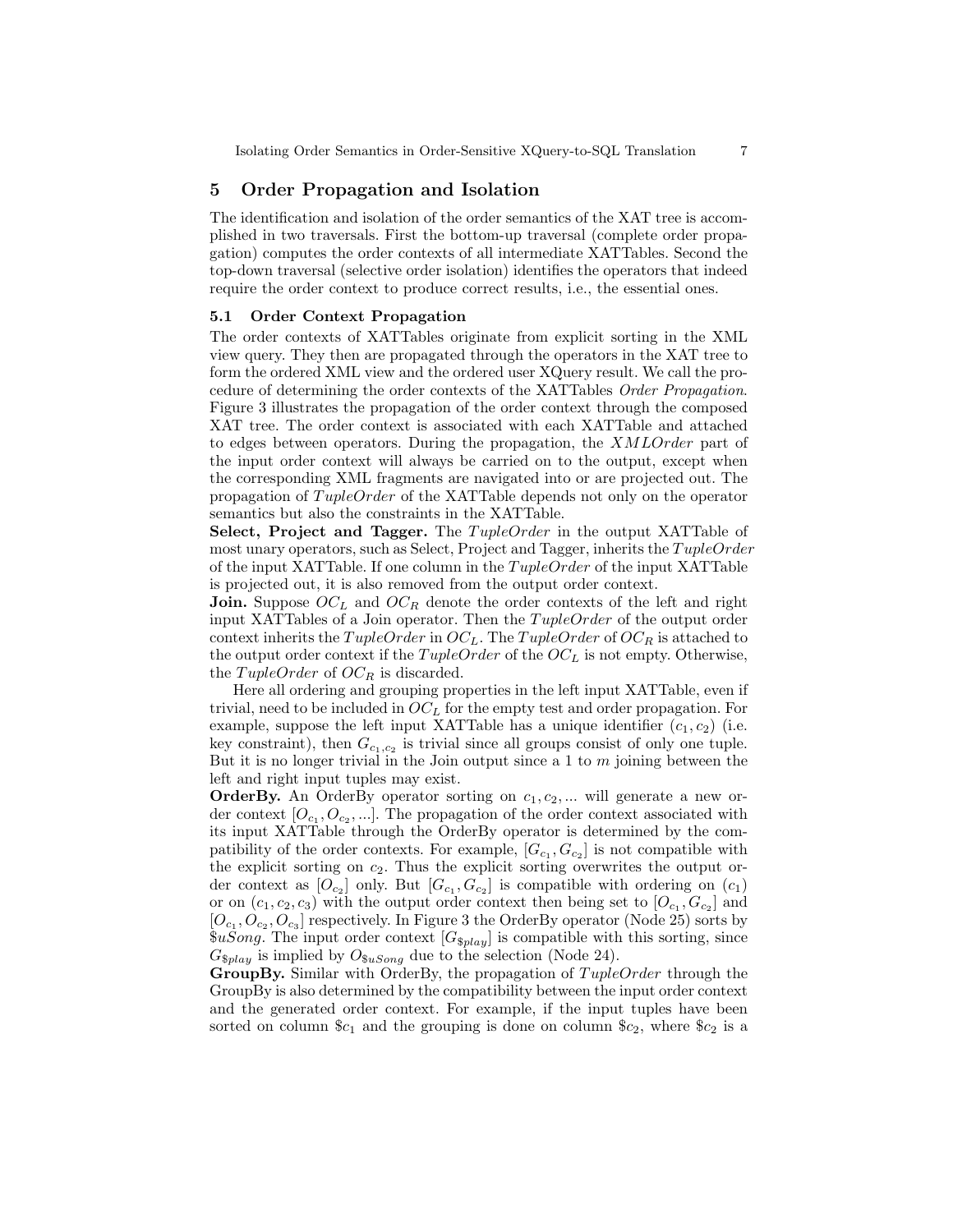key column, then the output order context of the GroupBy operator is  $[O_{\$c_1}]$ , with  $G_{\$c_2}$  being a trivial grouping. For example in Figure 3 the generated order context  $G_{\$uPlay}$  of the GroupBy operator (Node 23) is compatible with the input order context  $[G_{\$u$ *Play*,  $O_{\$sIII}$ , since  $\$u$ *Play* is a key.

**Navigate.** The Navigate operator passes the  $TupleOrder$  of its input order context to its output order context. If the input  $TupleOrder$  including the trivial groupings (if any) is not empty, the extracted order from the XML fragment will be attached to the end of the input  $TupleOrder$ . Otherwise the output  $TupleOrder$  is empty. Different permutations of the same set of Navigates may result in different order contexts. For example, consider two Navigate operators  $a/b$  and  $a/c$ . If we perform  $a/b$  before  $a/c$ , then the final order context will be  $[O_{\$a}, O_{\$b}, O_{\$c}]$ . If we perform the two Navigates in the opposite order, then the output tuple order will be  $[O_{\$a}, O_{\$c}, O_{\$b}]$ . This illustrates the limitation of handling order using query plan rewriting. Our effort of order isolation in Section 5.2 is thus necessary. The output order context of the Navigate operator includes the XMLOrder extracted from its input order context. For example in Figure 3 the

Navigate operator (Node 21) extracts the  $XMLOrder: (PLAY \xrightarrow{O_{\$sIID}} SONG)$ from the XML fragment. The output order context is  $[G_{\$u}$  $Pl_{ay}, O_{\$s}$  $_{ID}]$ .

Combine. The Combine operator forms the XMLOrder in the output order context. In case that Combine is embedded in a GroupBy operator, the formed  $XMLOrder$  will use the grouping column(s) as the relative column(s). If Combine is not in a GroupBy operator, null will be used for the relative column. For example, in Figure 3, the Combine operator (Node 13) forms:  $$play \xrightarrow{O_{\$sIID}} SONG.$ 

#### 5.2 Isolating Ordered Semantics in XAT Tree

In the query plan of the user XQuery, if the semantics of an operator are defined based on the tuple order of its input XATTable, we classify this operator as an order essential operator. The order context associated with the input XATTable is called an essential order context.

In a top-down traversal of the XAT tree representing the user XQuery, we now identify all order-essential operators and bind them with their input order context for possible relocation in future rewriting steps. This denotes the Order Isolation phase. In Figure 3, the Combine operator (Node 30), which originates from the user XQuery, is an order-essential operator, since all tuples must be sorted correctly before being "packed" into a collection in the result XML. All operators capturing order sensitive functions are also order-essential operators, e.g., the POS operator (Node 22). An XAT tree, with all OrderBy operators removed and essential order contexts attached to the associated operators, is called an Order Annotated XAT Tree.

Intuitively the order-essential operators determine the only positions in the query tree where the order context has to be enforced. By enforcing the essential order contexts, the ordered semantics of XQuery are captured. The XAT tree can be optimized now ignoring all OrderBy operators during the subsequent rewriting phase. After applying order-insensitive XQuery rewriting rules, the correct order semantics is restored by inserting explicit sorts below each order essential operator. The optimized annotated XAT tree is shown in Figure 5.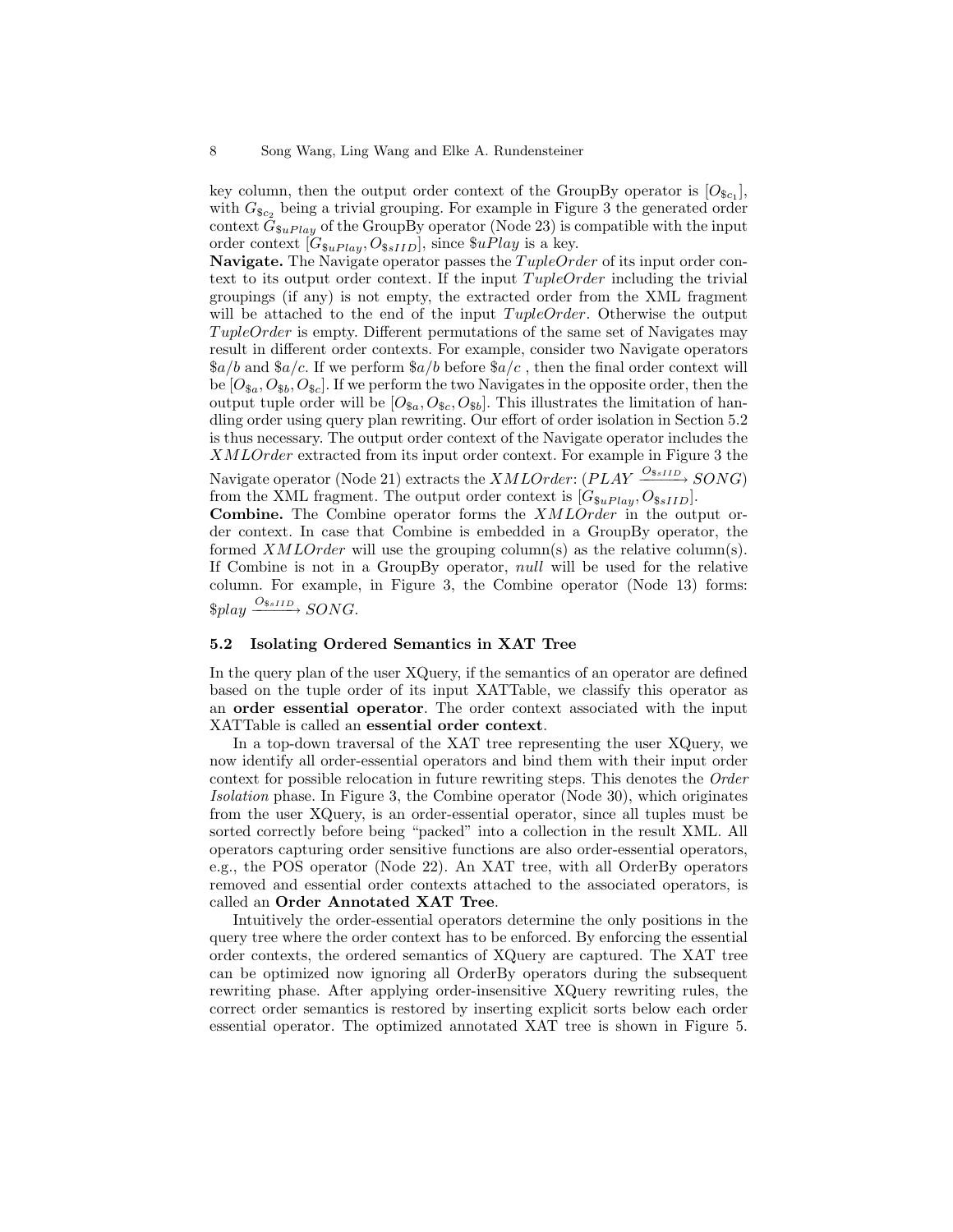

Details of the XAT rewriting are beyond the scope of this paper and can be found in [21].

Fig. 5. Optimized XAT Tree

**Fig. 6.** SQL Translation for  $Q_1$ 

# 6 Order-aware SQL Translation

XML-to-SQL translation based on XML algebra usually assumes some XML middle-ware above the relational engine. For this a simple middle-ware having limited processor and memory resources is commonly desired [12]. We follow the same trend here and limit the computation in the middle-ware to be achievable in a single pass over the SQL results. Many operators of the XAT algebra can be achieved in the middle-ware, such as Tagger, Combine, Select, Position and their combinations. The OrderBy and GroupBy operators can clearly not be evaluated by such one-pass middle-ware, unless the input has been sorted by the SQL engine correspondingly.

#### 6.1 SQL Translation for Incompatible Result Orderings

In Figure 5, we can see that the ordering of the left and right branches of the query plan are incompatible with each other. That is, the left branch requires the intermediate result being sorted first on  $\frac{p}{ID}$  then on  $\frac{p}{ID}$ , while the right branch requires first on  $\frac{6}{1}$  then on  $\frac{6}{10}$  For such cases, an additional order column, which can be the  $$sData2$  column after the selection, must be used for the top-level sorting in SQL. The ordering compatibility checking rules of intermediate results are the same as the rules for order context checking.

The SQL generation is conducted in a bottom up fashion along the XAT tree. Each time we try to include the parent operator in the current SQL block. Nested SQL statements will be generated otherwise. For the example  $Q_1$ , the generated SQL is shown in Figure 6. We use the with clause in SQL99 for clarity.

#### 6.2 SQL Translation for Multiple Path Matching

We use the example XQuery  $Q2$  for illustration of the order-sensitive SQL translation for complex XPath expressions. Q2 retrieves all SONG elements with an XPath matching multiple paths in the XML view. Then each path can be independently translated into an SQL query. Instead of simply combining the results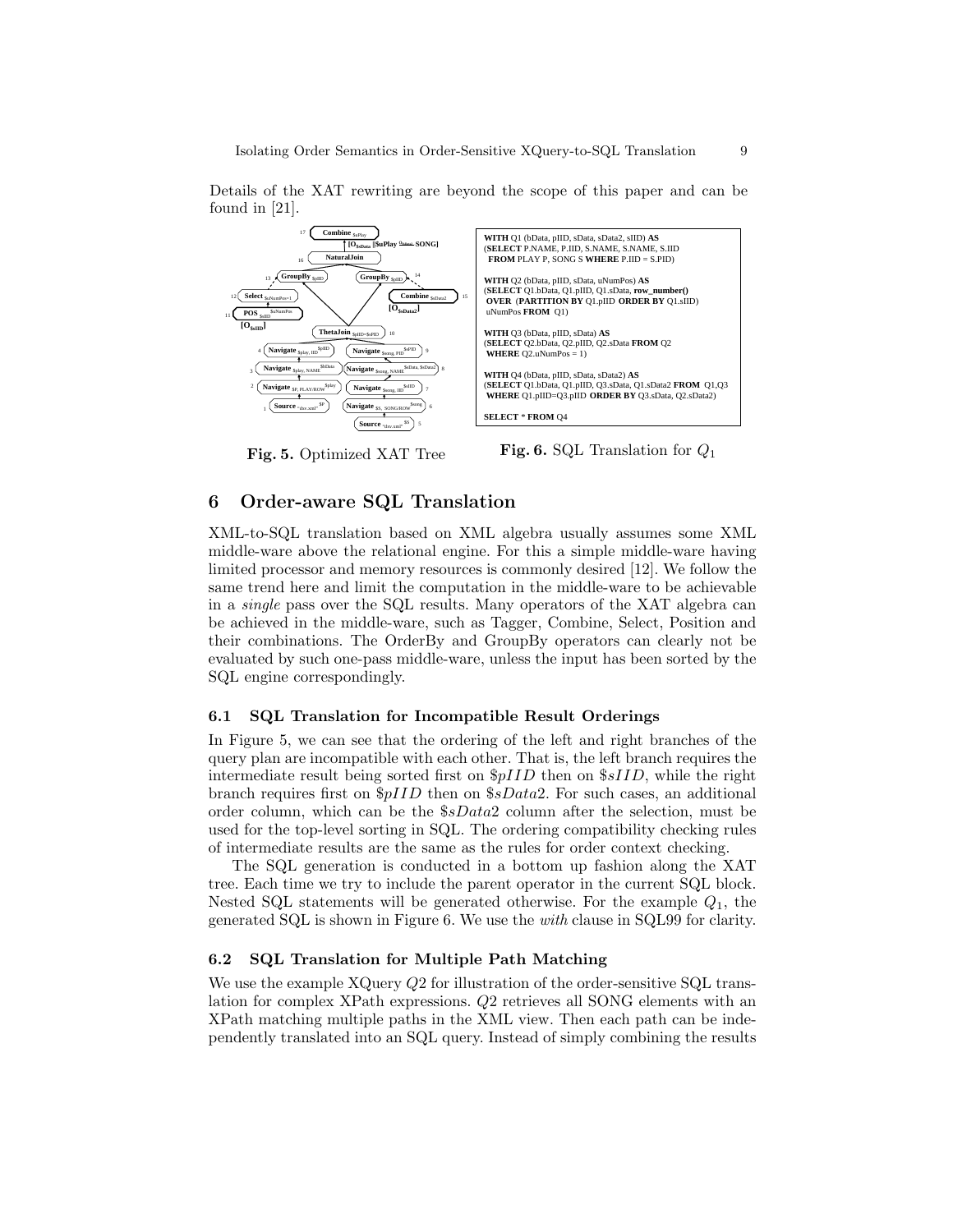#### 10 Song Wang, Ling Wang and Elke A. Rundensteiner

of the SQL queries, order-sensitive query translation needs to sort the XML elements from different paths correctly according to the ordered semantics of the XML view. The ordered semantics of the XML view include the following three categories of parent-child orders in the schema tree:

- Sorting Order: If the child node  $N_c$  is sorted under the parent node  $N_p$ , we call the parent-child order sorting order, denoted as  $S(N_p, N_c) = \$col$ , with  $\text{\$col}$  as the sorting column(s).
- Grouping Order: If the child node  $N_c$  is grouped under the parent node  $N_p$ , we call the parent-child order grouping order, denoted as  $G(N_p, N_c) = \$col$ , with  $\&col$  as the grouping column(s).
- Edge Order: The order among the sibling nodes  $N_c$  below a parent node  $N_p$  in the schema tree is called the edge order, denoted as  $E(N_p, N_c) = i$ ,  $i \in \mathbb{N}$ , which means  $N_c$  is the i<sup>th</sup> child of  $N_p$ .

In the XML schema tree in Figure 2(c), sorting order is:  $S(PLAY, SONG)$  $=$  \$sIID; grouping order is  $G(PLAY, MPLAY) =$  \$mplay; and edge order is  $E(PLAY, SONG) = 1$ . These orders determine the ordering of the XML elements retrieved by the XPath expressions. In Q2 there are two paths in the XML view schema matching the XPath expression: "//SONG". We can construct a new order column for the SONG elements using concatenation of the parent-child orders along the path in a root-to-leaf direction. In case that both edge order and sorting order (or grouping order) exist for a parent-child pair, the edge order is concatenated prior to the sorting order. Sorting by the constructed order column after the union operations can achieve the correct ordering of the SONG elements. We show the translated SQL for  $Q2$  in Figure  $7(a)^3$ .

# Alternative Computation Separation Strategies.

The union operator can be achieved using sorted merge on common columns in the middle-ware by one scan of the pre-sorted result sets. More precisely, one union operator is attached above every parent node that has multiple children (matching paths) in the XML view schema tree. Thus according to different allocations of the union operations in or out of the relational engine, alternative computation pushdown strategies are achievable. Figure 7(b) shows one alternative SQL translation.  $Q_{Left}$  and  $Q_{Right}$  provide the two sorted inputs for the sorted merge union in the middle-ware.

The SQL is generated as follows: 1) separate the schema tree into upper part and lower part, all the union operators of the upper part are done in the middle-ware; 2) for each path, the parent-child orders below the lowest union operator done in the middle-ware are used to construct the new order column using concatenations; 3) sort by the parent-child orders top-down along each path and the order column constructed (if any).

Pushing more union operators into the relational engine will have a smaller number of SQL queries but suffer from sorting on order columns constructed at runtime. Performing sorted merge union operators in the middle-ware will require a large number of cheap SQL queries, since the sorting can be done utilizing indices. This results in a performance tradeoff. The search space for identifying optimal strategies is linear in the number of possible union operators.

 $^3$  We assume that the length of the strings for the IIDs are the same for one table.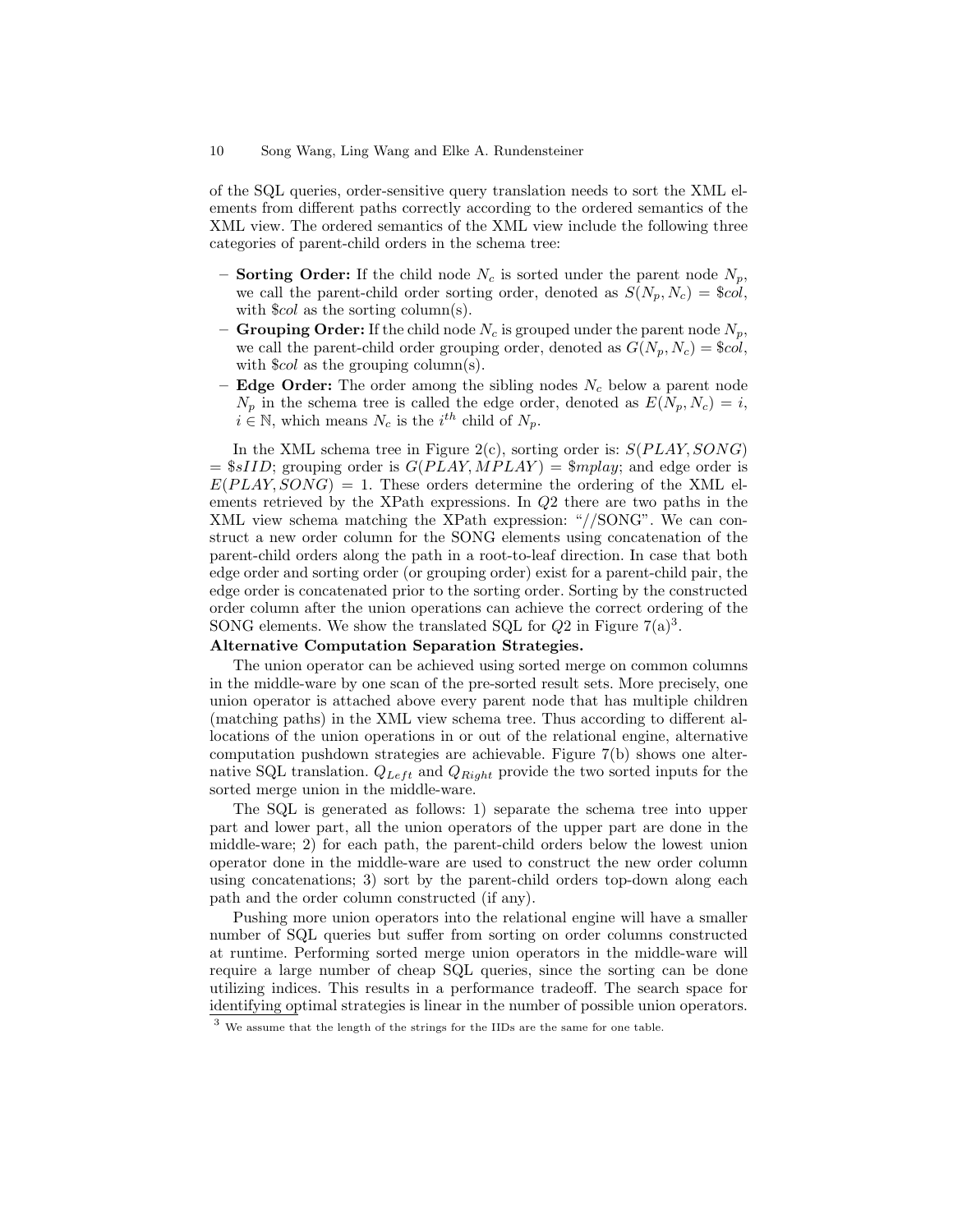Isolating Order Semantics in Order-Sensitive XQuery-to-SQL Translation 11



Fig. 7. Translated SQL for Merging Multiple Matched Paths.

# 7 Experimental Study

We have implemented the order-sensitive XQuery processing over XML views in the RainbowCore [20] system. We have conducted the performance comparisons among the different order-sensitive SQL translation strategies (Section 6). The experiments are done on a Linux machine with two P3 1GHz CPUs and 1GB memory running Oracle 9.

We compare the performance of the computation separation strategies for the union operators attached to the schema tree formed by multiple matching paths. We compare the execution costs based on the two SQL translations depicted in Figure 7(a) and 7(b). The dataset used includes 1000 to 10000 PLAYs having on average 50 SONGs and 10 MPLAYs per PLAY. Each MPLAY has on average 50 SONGs. The performance comparison of SQL translation in Figure  $7(a)$  versus Figure  $7(b)$  is shown in Figure 8(a) (without any index) and Figure 8(b) (with an index on the primary key).



Fig. 8. Cost Comparison of SQL Translation for Multiple Matching Paths.

When no index is used, the two strategies perform similarly. When an index is present, pushing less union operators into the relational engine outperforms the alternative. The performance difference is increasing with the growth in the size of the relational tables. This experiment demonstrates that pushing less union operators into the relational engine is better than other strategies when indices are deployed.

#### 8 Conclusions

The order semantics of XQuery are crucial for many application domains. We propose a generic approach for inference and isolation of the order semantics